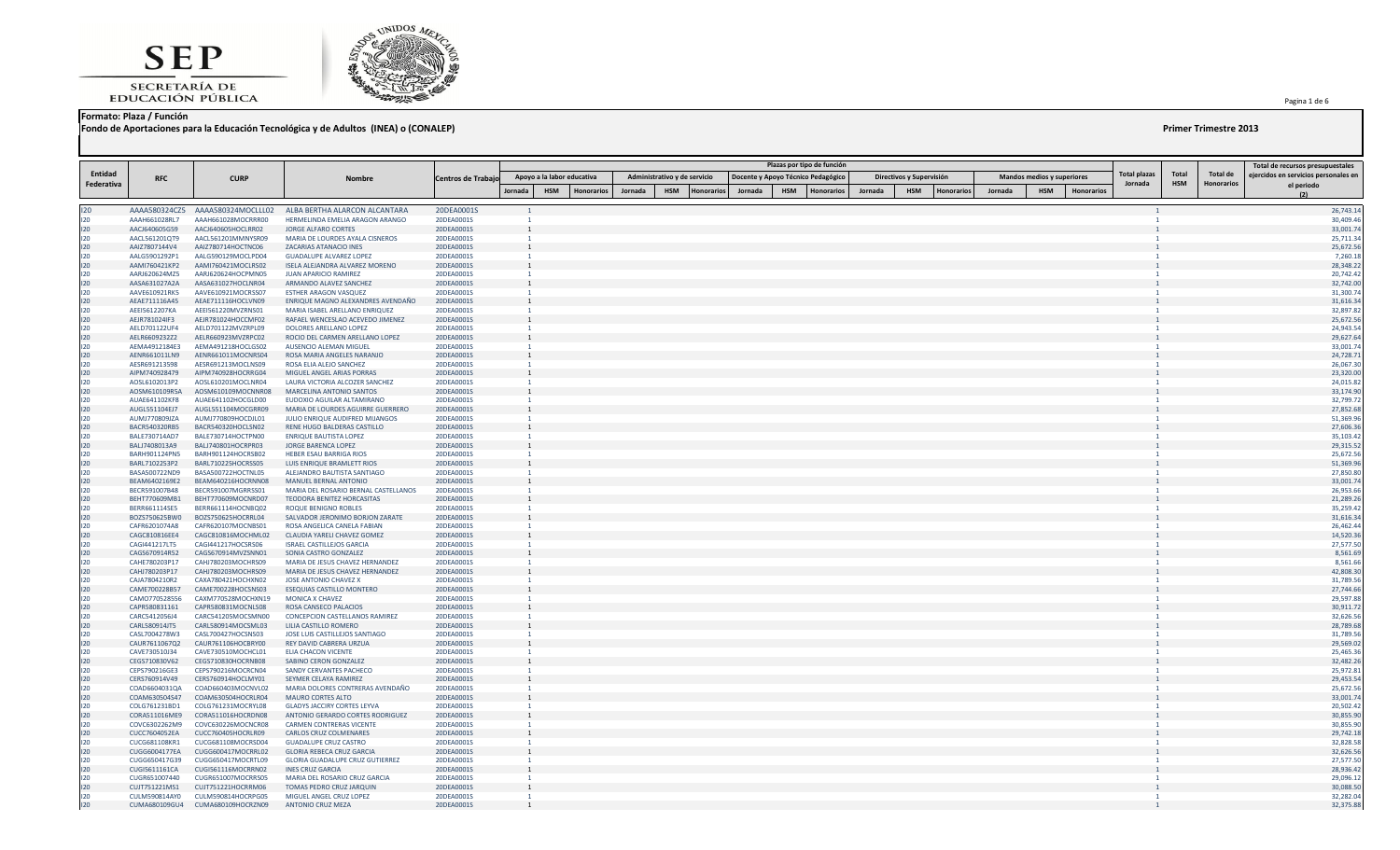



**Formato: Plaza / Función**

**Fondo de Aportaciones para la Educación Tecnológica y de Adultos (INEA) o (CONALEP) Primer Trimestre 2013**

### Pagina 2 de 6 .

|            |                                |                                          |                                                                   |                           |         |                            |                   |         |                              |           |         |            | Plazas por tipo de función         |         |                          |                   |         |                            |                   |              |            |                   | Total de recursos presupuestales     |
|------------|--------------------------------|------------------------------------------|-------------------------------------------------------------------|---------------------------|---------|----------------------------|-------------------|---------|------------------------------|-----------|---------|------------|------------------------------------|---------|--------------------------|-------------------|---------|----------------------------|-------------------|--------------|------------|-------------------|--------------------------------------|
| Entidad    | <b>RFC</b>                     | <b>CURP</b>                              | <b>Nombre</b>                                                     | <b>Centros de Trabajo</b> |         | Apoyo a la labor educativa |                   |         | Administrativo y de servicio |           |         |            | Docente y Apoyo Técnico Pedagógico |         | Directivos y Supervisión |                   |         | Mandos medios y superiores |                   | Total plazas | Total      | Total de          | ejercidos en servicios personales en |
| Federativa |                                |                                          |                                                                   |                           | Iornada | <b>HSM</b>                 | <b>Honorarios</b> | Jornada | <b>HSM</b>                   | Honorario | Jornada | <b>HSM</b> | <b>Honorarios</b>                  | Jornada | <b>HSM</b>               | <b>Honorarios</b> | Jornada | <b>HSM</b>                 | <b>Honorarios</b> | Jornada      | <b>HSM</b> | <b>Honorarios</b> | el periodo                           |
|            |                                |                                          |                                                                   |                           |         |                            |                   |         |                              |           |         |            |                                    |         |                          |                   |         |                            |                   |              |            |                   |                                      |
| 120        | CUMU781012CC0                  | CUMU781012HOCRRL00                       | ULICES CRUZ MORGAN                                                | 20DEA0001S                |         |                            |                   |         |                              |           |         |            |                                    |         |                          |                   |         |                            |                   |              |            |                   | 29,395.80                            |
| 120<br>120 | CUNO641222214<br>CURL600803DY7 | CUXN641222MOCVXR07                       | <b>NORMA EUNICE CUEVAS X</b>                                      | 20DEA0001S                |         |                            |                   |         |                              |           |         |            |                                    |         |                          |                   |         |                            |                   |              |            |                   | 27,923.82<br>36,037.14               |
| 120        | CURY780320SK6                  | CURL600803MOCRCR18<br>CURY780320MOCRGD03 | MARIA DE LOURDES LID CRUZ RICARDEZ<br>YADIRA CRUZ REGINO          | 20DEA0001S<br>20DEA0001S  |         |                            |                   |         |                              |           |         |            |                                    |         |                          |                   |         |                            |                   |              |            |                   | 26,617.06                            |
| 120        | CUSC581128CS7                  | CUSC581128MOCRNB06                       | <b>CIBELES CRUZ SANCHEZ</b>                                       | 20DEA0001S                |         |                            |                   |         |                              |           |         |            |                                    |         |                          |                   |         |                            |                   |              |            |                   | 29,545.89                            |
| 120        | CUSD661223SC1                  | CUSD661223HOCRLG00                       | DAGOBERTO CRUZ SALVATIERRA                                        | 20DEA0001S                |         |                            |                   |         |                              |           |         |            |                                    |         |                          |                   |         |                            |                   |              |            |                   | 32,309.04                            |
| 120        | DEGJ730102RL5                  | DEGJ730102HOCSRS04                       | JESUS RANGEL DESALES GUERACH                                      | 20DEA0001S                |         |                            |                   |         |                              |           |         |            |                                    |         |                          |                   |         |                            |                   |              |            |                   | 31,885.21                            |
| 120<br>120 | DIGC640716MV0<br>DIMD700627M67 | DIGC640716MOCZNR08<br>DIMD700627HOCZRR07 | <b>CARMEN DIAZ GONZALEZ</b><br><b>DARIO DIAZ MARTINEZ</b>         | 20DEA0001S<br>20DEA0001S  |         |                            |                   |         |                              |           |         |            |                                    |         |                          |                   |         |                            |                   |              |            |                   | 51,895.26<br>31,962.72               |
| 120        | DOJA780111JF3                  | DOJA780111HOCRML01                       | <b>ALAIN DORANTES JIMENEZ</b>                                     | 20DEA0001S                |         |                            |                   |         |                              |           |         |            |                                    |         |                          |                   |         |                            |                   |              |            |                   | 31,645.21                            |
| 120        | EAMI571107N94                  | EAMI571107MDFSRR01                       | IRMA LILIA ESTRADA MARTINEZ                                       | 20DEA0001S                |         |                            |                   |         |                              |           |         |            |                                    |         |                          |                   |         |                            |                   |              |            |                   | 34,560.30                            |
| 120        | EEPG850825NF4                  | EEPG850825MOCCLL04                       | GLORIA MBAJNUX ECHEVERRIA PALAFOX                                 | 20DEA0001S                |         |                            |                   |         |                              |           |         |            |                                    |         |                          |                   |         |                            |                   |              |            |                   | 25,672.56                            |
| 120        | EUMR700919FU1                  | EUMR700919HOCSNC05                       | RICARDO ESTUDILLO MONTALVO                                        | 20DEA0001S                |         |                            |                   |         |                              |           |         |            |                                    |         |                          |                   |         |                            |                   |              |            |                   | 31,327.74                            |
| 120<br>120 | FAGS610530QG0<br>FAMB6502075C7 | FAGS610530MDFRNL05<br>FAMB650207MOCBRT09 | SOLEDAD FRANCO GONZALEZ<br><b>BEATRIZ FABIAN MARTINEZ</b>         | 20DEA0001S<br>20DEA0001S  |         |                            |                   |         |                              |           |         |            |                                    |         |                          |                   |         |                            |                   |              |            |                   | 26,656.76<br>14,520.36               |
| 120        | FEOR780413UD5                  | FEOR780413MDFRRC04                       | <b>ROCIO FERIA ORTIZ</b>                                          | 20DEA0001S                |         |                            |                   |         |                              |           |         |            |                                    |         |                          |                   |         |                            |                   |              |            |                   | 30,622.48                            |
| 120        | FETP761101LQ1                  | FETP761101HOCLRR00                       | PERFECTO FELIPE TRAPAGA                                           | 20DEA0001S                |         |                            |                   |         |                              |           |         |            |                                    |         |                          |                   |         |                            |                   |              |            |                   | 32,309.04                            |
| 120        | FOGR7109293C0                  | FOGR710929HHGLNF05                       | RAFAEL FLORES GONZALEZ                                            | 20DEA0001S                |         |                            |                   |         |                              |           |         |            |                                    |         |                          |                   |         |                            |                   |              |            |                   | 32,828.58                            |
| 120        | FOIM631111SX9                  | FOIM631111HOCLGR06                       | <b>MARTIN FLORES IGNACIO</b>                                      | 20DEA0001S                |         |                            |                   |         |                              |           |         |            |                                    |         |                          |                   |         |                            |                   |              |            |                   | 51,370.08                            |
| 120<br>120 | FOPE560130AZ7<br>FOZB740430RX0 | FOPE560130HOCLBP00<br>FOZB740430HOCLRN19 | EPIFANIO FLORES PUEBLITA<br><b>BENITO JAIME FLORES ZURITA</b>     | 20DEA0001S                |         |                            |                   |         |                              |           |         |            |                                    |         |                          |                   |         |                            |                   |              |            |                   | 32,482.26<br>32,135.88               |
| 120        | FUSC7603059F9                  | FUSC760305MOCNLR09                       | MARIA DEL CARMEN FUENTES SOLAR                                    | 20DEA0001S<br>20DEA0001S  |         |                            |                   |         |                              |           |         |            |                                    |         |                          |                   |         |                            |                   |              |            |                   | 31,789.56                            |
| 120        | GAAD7505058R2                  | GAAD750505HOCRNV03                       | <b>DAVID GARCIA ANGEL</b>                                         | 20DEA0001S                |         |                            |                   |         |                              |           |         |            |                                    |         |                          |                   |         |                            |                   |              |            |                   | 32,142.72                            |
| 120        | GACA720925CRA                  | GACA720925HDFSDL05                       | ALFREDO GASGA CID DEL PRADO                                       | 20DEA0001S                |         |                            |                   |         |                              |           |         |            |                                    |         |                          |                   |         |                            |                   |              |            |                   | 51,369.96                            |
| 120        | GALF7301112S5                  | GALF730111MOCRPR03                       | FRANCISCA GUILLERMIN GARCIA LOPEZ                                 | 20DEA0001S                |         |                            |                   |         |                              |           |         |            |                                    |         |                          |                   |         |                            |                   |              |            |                   | 31,616.34                            |
| 120        | GALM6010238X3                  | GALM601023MOCRNR04                       | MARGARITA LETICIA GARCIA LUNA                                     | 20DEA0001S                |         |                            |                   |         |                              |           |         |            |                                    |         |                          |                   |         |                            |                   |              |            |                   | 30,548.96                            |
| 120<br>120 | GALR710301FK6<br>GALS700622D4A | GALR710301MOCLBS04<br>GALS700622MOCRPY07 | ROSA MARIA GALLEGOS LABIAS<br>SYLVIA MAGDALENA GARCIA LOPEZ       | 20DEA0001S<br>20DEA0001S  |         |                            |                   |         |                              |           |         |            |                                    |         |                          |                   |         |                            |                   |              |            |                   | 32,655.36<br>23,816.88               |
| 120        | GAME670305JJ4                  | GAME670305MOCRRL09                       | <b>ELIZABETH GARCIA MARTINEZ</b>                                  | 20DEA0001S                |         |                            |                   |         |                              |           |         |            |                                    |         |                          |                   |         |                            |                   |              |            |                   | 32,309.04                            |
| 120        | GAMF891009AE3                  | GAMF891009MBCRNT06                       | FATIMA DEL ROSARIO GARCIA MENDOZA                                 | 20DEA0001S                |         |                            |                   |         |                              |           |         |            |                                    |         |                          |                   |         |                            |                   |              |            |                   | 27,250.80                            |
| 120        | GATI700220R64                  | GATI700220MOCRMR07                       | <b>IRMA GARCIA TAMAYO</b>                                         | 20DEA0001S                |         |                            |                   |         |                              |           |         |            |                                    |         |                          |                   |         |                            |                   |              |            |                   | 32,857.44                            |
| 120        | GAVC800126EG4                  | GAVC800126MOCYLL08                       | CLAUDIA LILIANA GAY VALENCIA                                      | 20DEA0001S                |         |                            |                   |         |                              |           |         |            |                                    |         |                          |                   |         |                            |                   |              |            |                   | 20,579.73                            |
| 120<br>120 | GOCL5306113T1<br>GOFC5803062S4 | GOCL530611HOCMSS00<br>GOFC580306HOCNRR02 | LUIS RAFAEL GOMEZ CASTILLO<br><b>CIRO GONZALEZ FRANCO</b>         | 20DEA0001S<br>20DEA0001S  |         |                            |                   |         |                              |           |         |            |                                    |         |                          |                   |         |                            |                   |              |            |                   | 31,645.21<br>26,644.42               |
| 120        | GOJL800608124                  | GOJL800608HVZMCS07                       | LUIS ALBERTO GOMEZ JACOME                                         | 20DEA0001S                |         |                            |                   |         |                              |           |         |            |                                    |         |                          |                   |         |                            |                   |              |            |                   | 31,954.14                            |
| 120        | GOPE610511J59                  | GOPE610511HOCNRR06                       | <b>ERNESTO GONZALEZ PERALTA</b>                                   | 20DEA0001S                |         |                            |                   |         |                              |           |         |            |                                    |         |                          |                   |         |                            |                   |              |            |                   | 34,733.52                            |
| 120        | GORJ681203GH6                  | GORJ681203HOCNZV07                       | JAVIER GONZALEZ RUIZ                                              | 20DEA0001S                |         |                            |                   |         |                              |           |         |            |                                    |         |                          |                   |         |                            |                   |              |            |                   | 33,264.54                            |
| 120        | GORR771203822                  | GORR771203HOCMDF09                       | RAFAEL FRANCISCO GOMEZ RODRIGUEZ                                  | 20DEA0001S                |         |                            |                   |         |                              |           |         |            |                                    |         |                          |                   |         |                            |                   |              |            |                   | 51,370.26                            |
| 120        | GORS630531PT4                  | GORS630531MOCDSL00                       | SILVIA GODINEZ RASGADO                                            | 20DEA0001S                |         |                            |                   |         |                              |           |         |            |                                    |         |                          |                   |         |                            |                   |              |            |                   | 10,654.24                            |
| 120<br>120 | GORS740318BX7<br>GUCF571020QL8 | GORS740318MDFMYN03<br>GUCF571020HOCTNL07 | SANDRA ANGELICA GOMEZ REYES<br>FELICIANO GUTIERREZ CONTRERAS      | 20DEA0001S<br>20DEA0001S  |         |                            |                   |         |                              |           |         |            |                                    |         |                          |                   |         |                            |                   |              |            |                   | 27,080.92<br>35,852.22               |
| 120        | GUDH680108EC7                  | GUDH680108HOCTZL01                       | HELADIO GUTIERREZ DIAZ                                            | 20DEA0001S                |         |                            |                   |         |                              |           |         |            |                                    |         |                          |                   |         |                            |                   |              |            |                   | 35,883.42                            |
| 120        | GUMJ680814RK8                  | GUMJ680814MOCTRN02                       | JUANA BELEN GUTIERREZ MORALES                                     | 20DEA0001S                |         |                            |                   |         |                              |           |         |            |                                    |         |                          |                   |         |                            |                   |              |            |                   | 31,385.46                            |
| 120        | GUSR6510162R4                  | GUSR651016MOCZLC03                       | ROCIO JULIA GUZMAN SOLANA                                         | 20DEA0001S                |         |                            |                   |         |                              |           |         |            |                                    |         |                          |                   |         |                            |                   |              |            |                   | 31,796.34                            |
| 120        | HEBV650315UQ8                  | HEBV650315HOCRRD09                       | VIDAL EDMUNDO HERNANDEZ BARRIENTOS                                | 20DEA0001S                |         |                            |                   |         |                              |           |         |            |                                    |         |                          |                   |         |                            |                   |              |            |                   | 30,434.88                            |
| 120<br>120 | HECF510117120<br>HECM781122PA4 | HECF510117HOCRRL04<br>HECM781122HOCRNR02 | FLORENTINO NATALIO HERNANDEZ CERVANTES<br>MAURO HERNANDEZ CANSECO | 20DEA0001S<br>20DEA0001S  |         |                            |                   |         |                              |           |         |            |                                    |         |                          |                   |         |                            |                   |              |            |                   | 51,969.96<br>34,541.82               |
| 120        | HECR740928IY6                  | HECR740928MOCRCQ01                       | RAQUEL HERNANDEZ COCA                                             | 20DEA0001S                |         |                            |                   |         |                              |           |         |            |                                    |         |                          |                   |         |                            |                   |              |            |                   | 27,260.92                            |
| 120        | HEDG730227D28                  | HEDG730227HOCRZL06                       | <b>GILBERTO HERNANDEZ DIAZ</b>                                    | 20DEA0001S                |         |                            |                   |         |                              |           |         |            |                                    |         |                          |                   |         |                            |                   |              |            |                   | 31,789.56                            |
| 120        | HEGJ860222PU0                  | HEGJ860222HOCRMM08                       | JAIME HERNANDEZ GOMEZ                                             | 20DEA0001S                |         |                            |                   |         |                              |           |         |            |                                    |         |                          |                   |         |                            |                   |              |            |                   | 51,370.00                            |
| 120        | HEHC720327BD1                  | HEHC720327MOCRRL06                       | CELSA HERNANDEZ HERNANDEZ                                         | 20DEA0001S                |         |                            |                   |         |                              |           |         |            |                                    |         |                          |                   |         |                            |                   |              |            |                   | 28,383.08                            |
| 120<br>120 | HEHI660424P63<br>HEJA601202516 | HEHI660424MOCRRR03<br>HEJA601202MDFRML08 | IRMA HERNANDEZ HERNANDEZ<br>ALMA LOURDES HERNANDEZ JIMENEZ        | 20DEA0001S<br>20DEA0001S  |         |                            |                   |         |                              |           |         |            |                                    |         |                          |                   |         |                            |                   |              |            |                   | 30,911.72                            |
| 120        | HELA6405036E1                  | HELA640503HOCRPN06                       | ANDRES HERNANDEZ LOPEZ                                            | 20DEA0001S                |         |                            |                   |         |                              |           |         |            |                                    |         |                          |                   |         |                            |                   |              |            |                   | 34,733.52<br>29,915.34               |
| 120        | HELA680221DQ0                  | HELA680221HOCRZN05                       | ANTONIO HERNANDEZ LOAEZA                                          | 20DEA0001S                |         |                            |                   |         |                              |           |         |            |                                    |         |                          |                   |         |                            |                   |              |            |                   | 32,655.42                            |
| 120        | HEMF741112KP1                  | HEMF741112MOCRRD04                       | FIDELINA HERNANDEZ MERINO                                         | 20DEA0001S                |         |                            |                   |         |                              |           |         |            |                                    |         |                          |                   |         |                            |                   |              |            |                   | 32,112.36                            |
| 120        | HEPD741113714                  | HEPD741113HOCRRG02                       | <b>DIEGO HERNANDEZ PEREZ</b>                                      | 20DEA0001S                |         |                            |                   |         |                              |           |         |            |                                    |         |                          |                   |         |                            |                   |              |            |                   | 3,778.76                             |
| 120        | HERH580904K48                  | HERH580904HGRRZC08                       | HECTOR JAVIER HERNANDEZ RUIZ                                      | 20DEA0001S                |         |                            |                   |         |                              |           |         |            |                                    |         |                          |                   |         |                            |                   |              |            |                   | 30,660.56                            |
| 120<br>120 | HERJ721022QP9<br>HESD620525LU7 | HERJ721022HOCRYN07<br>HESD620525MOCRNM06 | JUAN SANTIAGO HERNANDEZ REYES<br>DOMITILA HERNANDEZ SANCHEZ       | 20DEA0001S<br>20DEA0001S  |         |                            |                   |         |                              |           |         |            |                                    |         |                          |                   |         |                            |                   |              |            |                   | 33,181.74<br>30,983.23               |
| 120        | HESN780925235                  | HESN780925MBCRLR16                       | NORMA HERNANDEZ SOLIS                                             | 20DEA0001S                |         |                            |                   |         |                              |           |         |            |                                    |         |                          |                   |         |                            |                   |              |            |                   | 20,855.18                            |
| 120        | HETC620302EK6                  | HETC620302HOCRLR04                       | <b>CRISTOBAL HERNANDEZ TOLEDO</b>                                 | 20DEA0001S                |         |                            |                   |         |                              |           |         |            |                                    |         |                          |                   |         |                            |                   |              |            |                   | 25,929.28                            |
| 120        | HEZF670206C56                  | HEZF670206HOCRRL06                       | FELIPE DE JESUS HEREDIA ZARATE                                    | 20DEA0001S                |         |                            |                   |         |                              |           |         |            |                                    |         |                          |                   |         |                            |                   |              |            |                   | 30,674.88                            |
| 120        | HISI610524T6A                  | HISI610524MOCPND02                       | IDALIA SONIA OLIVIA HIPOLITO SANTIAGO                             | 20DEA0001S                |         |                            |                   |         |                              |           |         |            |                                    |         |                          |                   |         |                            |                   |              |            |                   | 26,799.04                            |
| 120<br>120 | HUGJ740730HP7<br>IARC7305204L5 | HUGJ740730HOCRRN05<br>IARC730520HOCBDS09 | JUAN PABLO HURTADO GARCIA<br><b>CESAR IBAÑEZ RODRIGUEZ</b>        | 20DEA0001S<br>20DEA0001S  |         |                            |                   |         |                              |           |         |            |                                    |         |                          |                   |         |                            |                   |              |            |                   | 20,503.20<br>27,250.80               |
| 120        | JAGA6906131I8                  | JAGA690613HOCRRN04                       | ANTONIO JARQUIN GARCIA                                            | 20DEA0001S                | -1      |                            |                   |         |                              |           |         |            |                                    |         |                          |                   |         |                            |                   |              |            |                   | 17,115.04                            |
|            |                                |                                          |                                                                   |                           |         |                            |                   |         |                              |           |         |            |                                    |         |                          |                   |         |                            |                   |              |            |                   |                                      |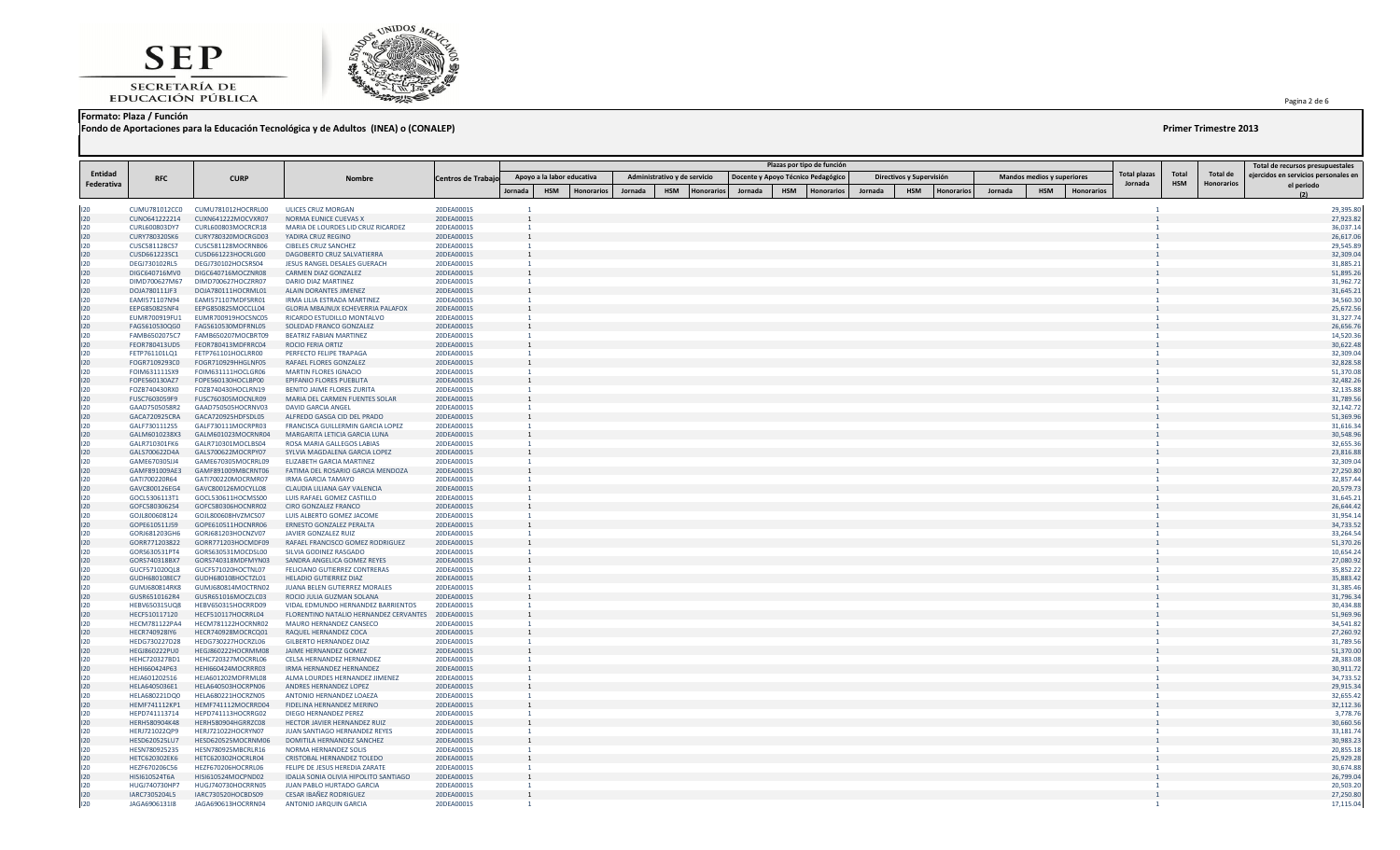SECRETARÍA DE<br>EDUCACIÓN PÚBLICA



### **Formato: Plaza / Función**

**Fondo de Aportaciones para la Educación Tecnológica y de Adultos (INEA) o (CONALEP) Primer Trimestre 2013**

Pagina 3 de 6 .

|            |                                |                                          |                                                                |                           |                |                                 |         |                              |           |         |            | Plazas por tipo de función         |         |                          |            |         |                            |            |              |            |                   | Total de recursos presupuestales     |
|------------|--------------------------------|------------------------------------------|----------------------------------------------------------------|---------------------------|----------------|---------------------------------|---------|------------------------------|-----------|---------|------------|------------------------------------|---------|--------------------------|------------|---------|----------------------------|------------|--------------|------------|-------------------|--------------------------------------|
| Entidad    | <b>RFC</b>                     | <b>CURP</b>                              | <b>Nombre</b>                                                  |                           |                | Apoyo a la labor educativa      |         | Administrativo y de servicio |           |         |            | Docente y Apoyo Técnico Pedagógico |         | Directivos y Supervisión |            |         | Mandos medios y superiores |            | Total plazas | Total      | Total de          | ejercidos en servicios personales en |
| Federativa |                                |                                          |                                                                | <b>Centros de Trabajo</b> | Iornada        | <b>HSM</b><br><b>Honorarios</b> | Jornada | <b>HSM</b>                   | Honorario | Jornada | <b>HSM</b> | <b>Honorarios</b>                  | Jornada | <b>HSM</b>               | Honorarios | Jornada | <b>HSM</b>                 | Honorarios | Jornada      | <b>HSM</b> | <b>Honorarios</b> | el periodo                           |
|            |                                |                                          |                                                                |                           |                |                                 |         |                              |           |         |            |                                    |         |                          |            |         |                            |            |              |            |                   |                                      |
| 120        | JA0E570420U37                  | JAOE570420MOCRRL05                       | ELIA JARQUIN ORTIZ                                             | 20DEA0001S                |                |                                 |         |                              |           |         |            |                                    |         |                          |            |         |                            |            |              |            |                   | 23,912.71                            |
| 120        | JASA531102HS5                  | JASA531102MOCCNN00                       | MARIA DE LOS ANGELES JACINTO SANTOS                            | 20DEA0001S                |                |                                 |         |                              |           |         |            |                                    |         |                          |            |         |                            |            |              |            |                   | 35,118.36                            |
| 120<br>120 | JEMM770413CW5<br>JIBA751029MN5 | JEMM770413HOCSJR00<br>JIBA751029HOCMBL00 | MARGARITO DE JESUS MEJIA<br>ALBERTO JIMENEZ BOBADILLA          | 20DEA0001S<br>20DEA0001S  |                |                                 |         |                              |           |         |            |                                    |         |                          |            |         |                            |            |              |            |                   | 34,721.82<br>25,672.56               |
| 120        | JICE590225TP9                  | JICE590225MOCMBL06                       | ELVIRA CECILIA JIMENEZ CABALLERO                               | 20DEA0001S                |                |                                 |         |                              |           |         |            |                                    |         |                          |            |         |                            |            |              |            |                   | 21,120.90                            |
| 120        | JILN681122L83                  | JILN681122MOCMPR01                       | NORMA ISABEL JIMENEZ LOPEZ                                     | 20DEA0001S                |                |                                 |         |                              |           |         |            |                                    |         |                          |            |         |                            |            |              |            |                   | 51,370.26                            |
| 120        | JIME5207231N4                  | JIME520723MOCMRL02                       | <b>ELDA JIMENEZ MORGAN</b>                                     | 20DEA0001S                |                |                                 |         |                              |           |         |            |                                    |         |                          |            |         |                            |            |              |            |                   | 29,572.34                            |
| 120<br>120 | JIPE670915175<br>JIPR770214DV3 | JIPE670915MOCMCV00<br>JIPR770214HOCMXB07 | EVA MIRTHALA JIMENEZ PACHECO<br>ROBERTO JIMENEZ PIÑON          | 20DEA0001S<br>20DEA0001S  |                |                                 |         |                              |           |         |            |                                    |         |                          |            |         |                            |            |              |            |                   | 31,962.72<br>31,680.90               |
| 120        | JUAJ450414JC1                  | JUAJ450414HOCRRS03                       | <b>JUSTINO JUAREZ ARAGON</b>                                   | 20DEA0001S                |                |                                 |         |                              |           |         |            |                                    |         |                          |            |         |                            |            |              |            |                   | 29,037.84                            |
| 120        | JUPO750613A1A                  | JUPO750613HOCRCS06                       | OSVALDO ANTONIO JUAREZ PICHARDO                                | 20DEA0001S                |                |                                 |         |                              |           |         |            |                                    |         |                          |            |         |                            |            |              |            |                   | 4,278.76                             |
| 120        | KAGX620119557                  | KXGA620119HYNNNL05                       | ALBERTO KANTUN GONZALEZ                                        | 20DEA0001S                |                |                                 |         |                              |           |         |            |                                    |         |                          |            |         |                            |            |              |            |                   | 34,733.52                            |
| 120        | LADF830909T14                  | LADF830909HOCVRR09                       | FERNANDO ANTONIO LAVIN DUARTE                                  | 20DEA0001S                |                |                                 |         |                              |           |         |            |                                    |         |                          |            |         |                            |            |              |            |                   | 51,370.26                            |
| 120<br>120 | LECE540605AN2<br>LIEN6509218R7 | LECE540605MOCNRL06<br>LIEN650921HOCBSX04 | ELOISA JOSEFINA LEON CRUZ<br>NOE LIBORIO ESCAMILLA             | 20DEA0001S<br>20DEA0001S  |                |                                 |         |                              |           |         |            |                                    |         |                          |            |         |                            |            |              |            |                   | 20,502.42<br>32,309.04               |
| 120        | LIMC740127RW4                  | LIMC740127MOCNTC06                       | <b>CICLALI LINARES MATUS</b>                                   | 20DEA0001S                |                |                                 |         |                              |           |         |            |                                    |         |                          |            |         |                            |            |              |            |                   | 31,443.18                            |
| 120        | LIRJ550906JYA                  | LIRJ550906HOCMMR00                       | JORGE HUMBERTO LIMON RAMIREZ                                   | 20DEA0001S                |                |                                 |         |                              |           |         |            |                                    |         |                          |            |         |                            |            |              |            |                   | 30,558.25                            |
| 120        | LOAH641025SN2                  | LOAH641025HOCPNC08                       | <b>HECTOR LOPEZ ANTONIO</b>                                    | 20DEA0001S                |                |                                 |         |                              |           |         |            |                                    |         |                          |            |         |                            |            |              |            |                   | 33,146.04                            |
| 120        | LOAR670604CT0                  | LOAR670604MOCPNT05                       | RUTILIA LOPEZ ANTONIO                                          | 20DEA0001S                |                |                                 |         |                              |           |         |            |                                    |         |                          |            |         |                            |            |              |            |                   | 28,317.94                            |
| 120<br>120 | LOCA681026FT9<br>LOCG650407U15 | LXCA681026HOCPSL06<br>LOCG650407MOCPRD05 | ALFREDO CARLOS LOPEZ CASTRO<br><b>GUADALUPE LOPEZ CARRASCO</b> | 20DEA0001S<br>20DEA0001S  |                |                                 |         |                              |           |         |            |                                    |         |                          |            |         |                            |            |              |            |                   | 31,962.72<br>35,259.42               |
| 120        | LOCH780529JC7                  | LOCH780529HOCPRR03                       | HIRAM LOPEZ CARRASCO                                           | 20DEA0001S                |                |                                 |         |                              |           |         |            |                                    |         |                          |            |         |                            |            |              |            |                   | 31,443.18                            |
| 120        | LOGA6810026G2                  | LOGA681002HOCPRN09                       | ANDRES LOPEZ GARCIA                                            | 20DEA0001S                |                |                                 |         |                              |           |         |            |                                    |         |                          |            |         |                            |            |              |            |                   | 33,174.90                            |
| 120        | LOGJ590904510                  | LOGJ590904HOCPMM07                       | JAIME LOPEZ GOMEZ                                              | 20DEA0001S                |                |                                 |         |                              |           |         |            |                                    |         |                          |            |         |                            |            |              |            |                   | 32,806.56                            |
| 120        | LOGJ6502272F3                  | LOGJ650227HOCPLL02                       | JULIO CESAR LOPEZ GALVEZ                                       | 20DEA0001S                |                |                                 |         |                              |           |         |            |                                    |         |                          |            |         |                            |            |              |            |                   | 29,222.64                            |
| 120<br>120 | LOGJ680624MYA<br>LOGV710228F47 | LOGJ680624HOCPNN02<br>LOGV710228HOCPNC05 | JUAN CARLOS LOPEZ GONZALEZ                                     | 20DEA0001S<br>20DEA0001S  |                |                                 |         |                              |           |         |            |                                    |         |                          |            |         |                            |            |              |            |                   | 27,544.78<br>29,635.80               |
| 120        | LOHF620511D23                  | LOHF620511HOCPRL08                       | VICTOR LOPEZ GUENDOLAIN<br>FELIPE LOPEZ HERNANDEZ              | 20DEA0001S                |                |                                 |         |                              |           |         |            |                                    |         |                          |            |         |                            |            |              |            |                   | 51,369.96                            |
| 120        | LOHT671003KL7                  | LOHT671003MOCPRR02                       | TERESITA DE JESUS LOPEZ HERNANDEZ                              | 20DEA0001S                |                |                                 |         |                              |           |         |            |                                    |         |                          |            |         |                            |            |              |            |                   | 30,242.06                            |
| 120        | LOHV7401254GA                  | LOHV740125MOCPRR00                       | VIRGINIA LOPEZ HERNANDEZ                                       | 20DEA0001S                |                |                                 |         |                              |           |         |            |                                    |         |                          |            |         |                            |            |              |            |                   | 32,431.32                            |
| 120        | LOLA700424Q88                  | LOLA700424HOCPPL03                       | ALEJANDRO LOPEZ LOPEZ                                          | 20DEA0001S                |                |                                 |         |                              |           |         |            |                                    |         |                          |            |         |                            |            |              |            |                   | 33,174.90                            |
| 120        | LOLR711207D61                  | LOLR711207MOCPSC08                       | ROCELIA LOPEZ LUIS                                             | 20DEA0001S                |                |                                 |         |                              |           |         |            |                                    |         |                          |            |         |                            |            |              |            |                   | 30,781.20                            |
| 120<br>120 | LOLT6312289C4<br>LOMF6504039G1 | LOLT631228MOCPSF08<br>LOMF650403MOCPJR07 | <b>TEOFILA LOPEZ LUIS</b><br>FRANCISCA OFELIA LOPEZ MEJIA      | 20DEA0001S<br>20DEA0001S  |                |                                 |         |                              |           |         |            |                                    |         |                          |            |         |                            |            |              |            |                   | 33,521.28<br>32,107.02               |
| 120        | LOOC700725679                  | LOOC700725MOCPRL09                       | CLAUDIA DEL CARMEN LOPEZ OROZCO                                | 20DEA0001S                |                |                                 |         |                              |           |         |            |                                    |         |                          |            |         |                            |            |              |            |                   | 29,735.40                            |
| 120        | LOOE720214D52                  | LOOE720214MOCPRR06                       | ERIKA PATRICIA LOPEZ OROZCO                                    | 20DEA0001S                |                |                                 |         |                              |           |         |            |                                    |         |                          |            |         |                            |            |              |            |                   | 30,511.28                            |
| 120        | LORG610918UD7                  | LORG610918HOCPDN07                       | <b>GENARO LOPEZ RODRIGUEZ</b>                                  | 20DEA0001S                |                |                                 |         |                              |           |         |            |                                    |         |                          |            |         |                            |            |              |            |                   | 34,733.52                            |
| 120        | LORM7604023L3                  | LORM760402HOCPJZ04                       | MIZRAIM LOPEZ ROJAS                                            | 20DEA0001S                |                |                                 |         |                              |           |         |            |                                    |         |                          |            |         |                            |            |              |            |                   | 51,369.96                            |
| 120<br>120 | LOSE641115LZ7<br>LOST640114FJ9 | LOSE641115MOCPNL01<br>LOST640114MOCPRR01 | ELPIDIA LOPEZ SANTIAGO<br>MARIA TERESA LOPEZ SORIANO           | 20DEA0001S<br>20DEA0001S  |                |                                 |         |                              |           |         |            |                                    |         |                          |            |         |                            |            |              |            |                   | 30,242.06<br>25,562.02               |
| 120        | LOVE741027LG9                  | LOVE741027HOCPLD04                       | EDUARDO REY LOPEZ VILLAVICENCIO                                | 20DEA0001S                |                |                                 |         |                              |           |         |            |                                    |         |                          |            |         |                            |            |              |            |                   | 25,672.56                            |
| 120        | LOVJ640412H41                  | LOVJ640412MOCPSL00                       | JULIA LOPEZ VASQUEZ                                            | 20DEA0001S                |                |                                 |         |                              |           |         |            |                                    |         |                          |            |         |                            |            |              |            |                   | 28,858.04                            |
| 120        | LUGA5910015F6                  | LUGA591001HOCNRN02                       | ANGEL LUNA GARCIA                                              | 20DEA0001S                |                |                                 |         |                              |           |         |            |                                    |         |                          |            |         |                            |            |              |            |                   | 32,597.70                            |
| 120        | LUSS681111QD6                  | LUSS681111MOCSNY01                       | SYLVIA VICTORIA LUIS SANTOS                                    | 20DEA0001S                |                |                                 |         |                              |           |         |            |                                    |         |                          |            |         |                            |            |              |            |                   | 29,628.26                            |
| 120<br>120 | MACE610812JD7<br>MACU540516K44 | MACE610812MOCTRL01<br>MACU540516HOCTYB00 | ELENA MATUS CRUZ<br><b>UBALDO MATIAS CAYETANO</b>              | 20DEA0001S<br>20DEA0001S  |                |                                 |         |                              |           |         |            |                                    |         |                          |            |         |                            |            |              |            |                   | 31,200.68<br>33,348.30               |
| 120        | MAGC780404SG2                  | MAGC780404HOCTTS06                       | <b>CESAR MATEO GUTIERREZ</b>                                   | 20DEA0001S                |                |                                 |         |                              |           |         |            |                                    |         |                          |            |         |                            |            |              |            |                   | 51,370.08                            |
| 120        | MAGD530225JB0                  | MAGD530225MOCNLL02                       | DALIA VICTORIA MANZANARES GIL                                  | 20DEA0001S                |                |                                 |         |                              |           |         |            |                                    |         |                          |            |         |                            |            |              |            |                   | 29,120.50                            |
| 120        | MAGP710531ST2                  | MAGP710531MOCRRT08                       | PETRONILA MARTINEZ GARCIA                                      | 20DEA0001S                |                |                                 |         |                              |           |         |            |                                    |         |                          |            |         |                            |            |              |            |                   | 32,135.88                            |
| 120        | MALC530727D52                  | MALC530727HOCRSL07                       | <b>CELESTINO MARTINEZ LUIS</b>                                 | 20DEA0001S                |                |                                 |         |                              |           |         |            |                                    |         |                          |            |         |                            |            |              |            |                   | 51,894.96                            |
| 120<br>120 | MALD570609T63<br>MALN581029GV3 | MALD570609MOCRPL05<br>MALN581029HOCRPR05 | DALILA MARTINEZ LOPEZ<br>NARCISO ELOY MARCIAL LOPEZ            | 20DEA0001S<br>20DEA0001S  |                |                                 |         |                              |           |         |            |                                    |         |                          |            |         |                            |            |              |            |                   | 27,180.50<br>28,458.14               |
| 120        | MAMA6501036V4                  | MAMA650103HCSRNB06                       | ABEL MARTINEZ MUNDO                                            | 20DEA0001S                |                |                                 |         |                              |           |         |            |                                    |         |                          |            |         |                            |            |              |            |                   | 31,040.97                            |
| 120        | MAMC6609242V3                  | MAMC660924MOCRRR06                       | MARIA DEL CARMEN MARTINEZ MARTINEZ                             | 20DEA0001S                |                |                                 |         |                              |           |         |            |                                    |         |                          |            |         |                            |            |              |            |                   | 27,320.92                            |
| 120        | MAMX720608I93                  | MXME720608MOCRTS02                       | <b>ESPERANZA MARTINEZ MATUS</b>                                | 20DEA0001S                |                |                                 |         |                              |           |         |            |                                    |         |                          |            |         |                            |            |              |            |                   | 26,428.08                            |
| 120        | MAPC700724R58                  | MAPC700724MOCRRR08                       | MARIA CRISTINA MARTINEZ PEREZ                                  | 20DEA0001S                |                |                                 |         |                              |           |         |            |                                    |         |                          |            |         |                            |            |              |            |                   | 33,181.74                            |
| 120<br>120 | MAPE6206013R5                  | MAXP620601HOCRXD07                       | PEDRO MARTINEZ X                                               | 20DEA0001S                |                |                                 |         |                              |           |         |            |                                    |         |                          |            |         |                            |            |              |            |                   | 30,781.20                            |
| 120        | MAPF580215Q33<br>MAPT670924LK2 | MAPF580215HOCRRS00<br>MAPT670924MOCRRR09 | <b>FAUSTINO MARTINEZ PEREZ</b><br><b>TEREZA MARTINEZ PEREZ</b> | 20DEA0001S<br>20DEA0001S  |                |                                 |         |                              |           |         |            |                                    |         |                          |            |         |                            |            |              |            |                   | 33,348.12<br>32,626.56               |
| 120        | MAQL560814GK3                  | MAQL560814HOCRRS03                       | JOSE LUIS MARTINEZ QUIROZ                                      | 20DEA0001S                |                |                                 |         |                              |           |         |            |                                    |         |                          |            |         |                            |            |              |            |                   | 26,672.48                            |
| 120        | MARI780504T25                  | MARI780504HOCRSV08                       | <b>IVAN MARTINEZ RIOS</b>                                      | 20DEA0001S                | $\overline{1}$ |                                 |         |                              |           |         |            |                                    |         |                          |            |         |                            |            |              |            |                   | 31,847.28                            |
| 120        | MARS730806MF6                  | MARS730806HOCTDL04                       | SALVADOR ANGEL MATA RODRIGUEZ                                  | 20DEA0001S                |                |                                 |         |                              |           |         |            |                                    |         |                          |            |         |                            |            |              |            |                   | 32,626.56                            |
| 120        | MART680521QJ3                  | MART680521MOCRJR01                       | TRINIDAD VALENTINA MARTINEZ ROJAS                              | 20DEA0001S                |                |                                 |         |                              |           |         |            |                                    |         |                          |            |         |                            |            |              |            |                   | 22,624.18                            |
| 120<br>120 | MASA8211255H7<br>MASV6410089C0 | MASA821125HOCRLB04<br>MASV641008HOCRYC01 | ABEL MARTINEZ SALINAS<br><b>VICENTE MARTINEZ SAYNES</b>        | 20DEA0001S<br>20DEA0001S  |                |                                 |         |                              |           |         |            |                                    |         |                          |            |         |                            |            |              |            |                   | 29,884.56<br>31,760.69               |
| 120        | MEDJ630930RG6                  | MEDJ630930HOCRZR00                       | JERONIMO MANUEL MERINO DIAZ                                    | 20DEA0001S                |                |                                 |         |                              |           |         |            |                                    |         |                          |            |         |                            |            |              |            |                   | 31,789.56                            |
| 120        | MEFR840505JP4                  | MEFR840505MOCNNF07                       | RAFAELA MENDOZA FUENTES                                        | 20DEA0001S                |                |                                 |         |                              |           |         |            |                                    |         |                          |            |         |                            |            |              |            |                   | 7,260.18                             |
|            |                                |                                          |                                                                |                           |                |                                 |         |                              |           |         |            |                                    |         |                          |            |         |                            |            |              |            |                   |                                      |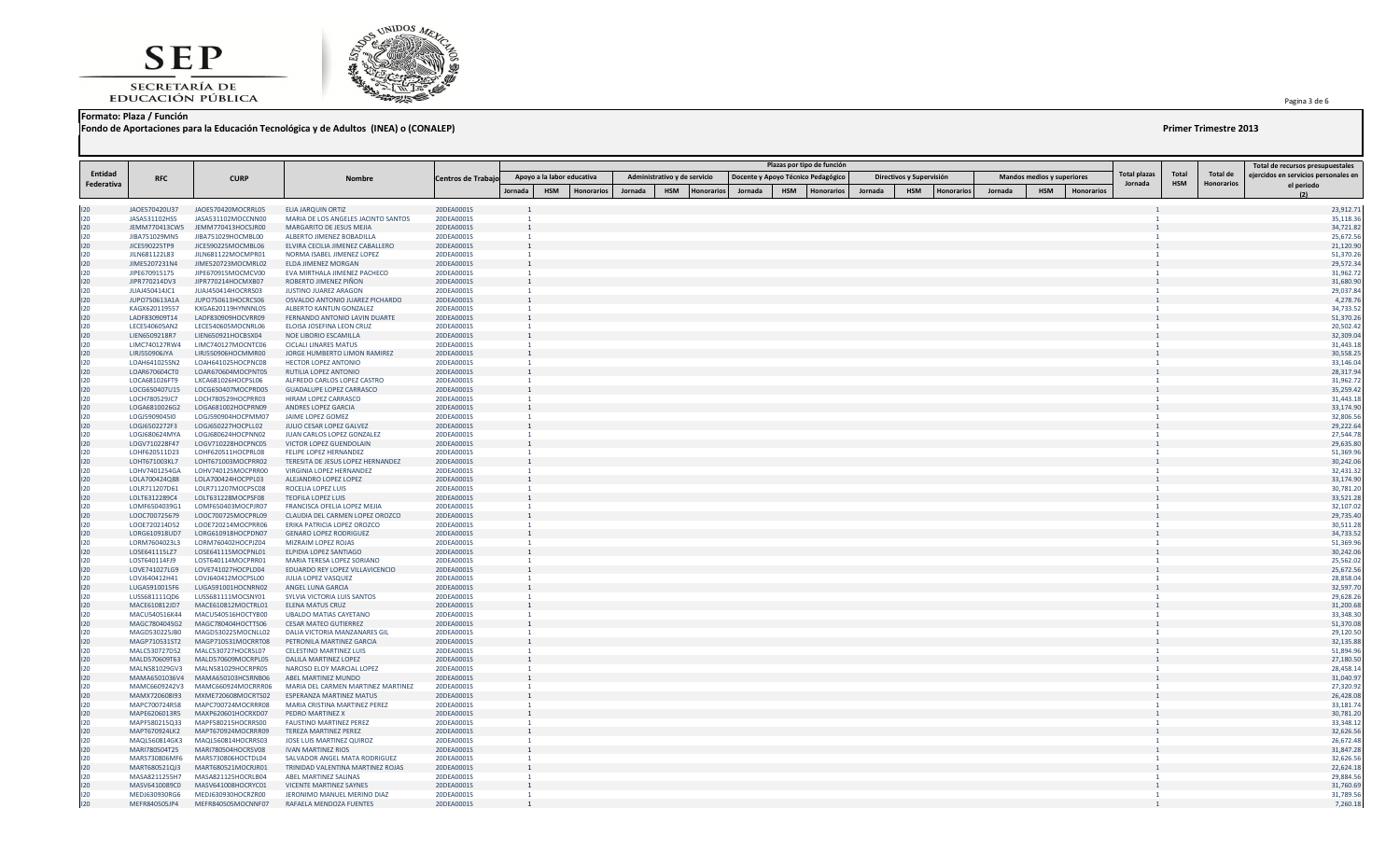



**Formato: Plaza / Función**

**Fondo de Aportaciones para la Educación Tecnológica y de Adultos (INEA) o (CONALEP) Primer Trimestre 2013**

Pagina 4 de 6 .

|                |                                |                                                        |                                                               |                          |                |                            |           |         |                              |                   |         |            | Plazas por tipo de función         |         |                                 |         |                                   |            |                   |              |            |                   | Total de recursos presupuestales     |
|----------------|--------------------------------|--------------------------------------------------------|---------------------------------------------------------------|--------------------------|----------------|----------------------------|-----------|---------|------------------------------|-------------------|---------|------------|------------------------------------|---------|---------------------------------|---------|-----------------------------------|------------|-------------------|--------------|------------|-------------------|--------------------------------------|
| <b>Entidad</b> |                                |                                                        |                                                               |                          |                | Apoyo a la labor educativa |           |         | Administrativo y de servicio |                   |         |            |                                    |         |                                 |         | <b>Mandos medios y superiores</b> |            |                   | Total plazas | Total      | Total de          | ejercidos en servicios personales en |
| Federativa     | <b>RFC</b>                     | <b>CURP</b>                                            | <b>Nombre</b>                                                 | Centros de Trabajo       |                |                            |           |         |                              |                   |         |            | Docente y Apoyo Técnico Pedagógico |         | Directivos y Supervisión        |         |                                   |            |                   | Jornada      | <b>HSM</b> | <b>Honorarios</b> | el periodo                           |
|                |                                |                                                        |                                                               |                          | Jornada        | <b>HSM</b>                 | Honorario | Jornada | <b>HSM</b>                   | <b>Honorarios</b> | Jornada | <b>HSM</b> | <b>Honorarios</b>                  | Jornada | <b>HSM</b><br><b>Honorarios</b> | Jornada |                                   | <b>HSM</b> | <b>Honorarios</b> |              |            |                   |                                      |
| 120            | MEGA781116ER4                  | MEGA781116HOCNNL08                                     | ALEJANDRO MENDEZ GONZALEZ                                     | 20DEA0001S               |                |                            |           |         |                              |                   |         |            |                                    |         |                                 |         |                                   |            |                   |              |            |                   | 27,250.80                            |
| 120            | MEGV640826GG1                  | MEGV640826MOCSVR02                                     | VIRGINIA DACIA MESTAS GUEVARA                                 | 20DEA0001S               |                |                            |           |         |                              |                   |         |            |                                    |         |                                 |         |                                   |            |                   |              |            |                   | 33,001.74                            |
| 120            | MEHA590212LB0                  | MEHA590212MOCRRR08                                     | AURORA MERINO HERNANDEZ                                       | 20DEA0001S               |                |                            |           |         |                              |                   |         |            |                                    |         |                                 |         |                                   |            |                   |              |            |                   | 28,438.20                            |
| 120            | MEHA621215K68                  | MEHA621215HOCNRR01                                     | ARTURO TOMAS MENDOZA HERNANDEZ                                | 20DEA0001S               |                |                            |           |         |                              |                   |         |            |                                    |         |                                 |         |                                   |            |                   |              |            |                   | 32,166.60                            |
| 120            | MEHG560423FD1                  | MEHG560423MDFNRR07                                     | GEORGINA JULIA MENDEZ HERNANDEZ                               | 20DEA0001S               |                |                            |           |         |                              |                   |         |            |                                    |         |                                 |         |                                   |            |                   |              |            |                   | 51,669.96                            |
| 120<br>120     | MELR631203GX9<br>MEMG500619699 | MELR631203HOCNPL01<br>MEMG500619HOCNRR03               | RAUL ELISEO MENDOZA LOPEZ<br><b>GERVASIO MENDOZA MARTINEZ</b> | 20DEA0001S<br>20DEA0001S | $\overline{1}$ |                            |           |         |                              |                   |         |            |                                    |         |                                 |         |                                   |            |                   |              |            |                   | 29,405.06<br>30,261.72               |
| 120            |                                | MEMR6511251H5 MEMR651125HOCCNB09                       | RUBICEL MECOTT MONTERO                                        | 20DEA0001S               |                |                            |           |         |                              |                   |         |            |                                    |         |                                 |         |                                   |            |                   |              |            |                   | 29,569.02                            |
| 120            | MERI760107NN8                  | MERI760107HOCDYS03                                     | <b>ISAAC MEDINA REYNA</b>                                     | 20DEA0001S               |                |                            |           |         |                              |                   |         |            |                                    |         |                                 |         |                                   |            |                   |              |            |                   | 17,115.04                            |
| 120            | MESM7010201H1                  | MESM701020MOCNLR06                                     | MARTHA ELENA MENDOZA SILVA                                    | 20DEA0001S               |                |                            |           |         |                              |                   |         |            |                                    |         |                                 |         |                                   |            |                   |              |            |                   | 31,247.08                            |
| 120            | MIMP821215BC6                  | MIMP821215HOCGRB01                                     | PABLITO MIGUEL MARTINEZ                                       | 20DEA0001S               |                |                            |           |         |                              |                   |         |            |                                    |         |                                 |         |                                   |            |                   |              |            |                   | 21,447.32                            |
| 120            | MITG661021CH3                  | MITG661021MOCRRD01                                     | <b>GUADALUPE MIRANDA TERAN</b>                                | 20DEA0001S               |                |                            |           |         |                              |                   |         |            |                                    |         |                                 |         |                                   |            |                   |              |            |                   | 33,001.74                            |
| 120            | MOGG820814NN5                  | MOGG820814MOCRMB07                                     | GABRIELA ROSALBA MORALES GOMEZ                                | 20DEA0001S               |                |                            |           |         |                              |                   |         |            |                                    |         |                                 |         |                                   |            |                   |              |            |                   | 26,935.26                            |
| 120<br>120     | MOJA420415MA7                  | MOHM621223UJ8 MOHM621223HOCRRN02<br>MOJA420415HOCRVN04 | MANUEL MORGAN HERNANDEZ<br>ANASTACIO CRISOFORO MORALES JAVIER | 20DEA0001S<br>20DEA0001S |                |                            |           |         |                              |                   |         |            |                                    |         |                                 |         |                                   |            |                   |              |            |                   | 27,606.36<br>24,093.10               |
| 120            | MOMR710104EP3                  | MOMR710104MOCNRS02                                     | ROSA MADEL MONTAÑO MARTINEZ                                   | 20DEA0001S               |                |                            |           |         |                              |                   |         |            |                                    |         |                                 |         |                                   |            |                   |              |            |                   | 29,973.06                            |
| 120            | MORJ870304AJ6                  | MORJ870304HOCRDS02                                     | JESUS DAVID MORENO RODRIGUEZ                                  | 20DEA0001S               |                |                            |           |         |                              |                   |         |            |                                    |         |                                 |         |                                   |            |                   |              |            |                   | 51,369.96                            |
| 120            | MOSM630525QJ4                  | MOSM630525MOCNSR04                                     | <b>MARCELA MONTERROSA SOSA</b>                                | 20DEA0001S               |                |                            |           |         |                              |                   |         |            |                                    |         |                                 |         |                                   |            |                   |              |            |                   | 35,118.36                            |
| 120            | MOSR561221FU1                  | MOSR561221HOCRNB06                                     | <b>RUBEN MORALES SANCHEZ</b>                                  | 20DEA0001S               |                |                            |           |         |                              |                   |         |            |                                    |         |                                 |         |                                   |            |                   |              |            |                   | 31,820.28                            |
| 120            | MOSY610331IY7                  | MOSY610331MOCRNL03                                     | YOLANDA MORALES SANCHEZ                                       | 20DEA0001S               |                |                            |           |         |                              |                   |         |            |                                    |         |                                 |         |                                   |            |                   |              |            |                   | 28,328.90                            |
| 120            | MUGA781010AAA                  | MUGA781010MSRXRV02                                     | AVE MARIA MUÑOZ GARCIA                                        | 20DEA0001S               |                |                            |           |         |                              |                   |         |            |                                    |         |                                 |         |                                   |            |                   |              |            |                   | 51,370.26                            |
| 120<br>120     | MUZA530105R5A<br>MUZJ560419IG8 | MUZA530105MOCRRM05<br>MUZJ560419HOCRRS01               | AMALIA SOLEDAD MURCIO ZARATE<br>JUSTINO RENE MURCIO ZARATE    | 20DEA0001S<br>20DEA0001S |                |                            |           |         |                              |                   |         |            |                                    |         |                                 |         |                                   |            |                   |              |            |                   | 30,576.86<br>34,733.52               |
| 120            | NAAA5504088Z3                  | NAAA550408HOCVRL07                                     | ALBERTO NAVA ARMENGOL                                         | 20DEA0001S               |                |                            |           |         |                              |                   |         |            |                                    |         |                                 |         |                                   |            |                   |              |            |                   | 34,733.52                            |
| 120            | NAGS6806277IA                  | NAGS680627MOCVRC07                                     | SOCORRO NAVARRO GARCIA                                        | 20DEA0001S               |                |                            |           |         |                              |                   |         |            |                                    |         |                                 |         |                                   |            |                   |              |            |                   | 28,302.44                            |
| 120            | NAJ0820513M93                  | NAJO820513MOCRRB09                                     | OBDULIA NARANJO JARQUIN                                       | 20DEA0001S               |                |                            |           |         |                              |                   |         |            |                                    |         |                                 |         |                                   |            |                   |              |            |                   | 20,846.02                            |
| 120            | NOME570303EB1                  | NOME570303MOCLNV02                                     | EVELIA DEVORA NOLASCO MENDEZ                                  | 20DEA0001S               |                |                            |           |         |                              |                   |         |            |                                    |         |                                 |         |                                   |            |                   |              |            |                   | 30,744.26                            |
| 120            | OASL630910SA3                  | OASL630910HOCRNS07                                     | LUIS ANGEL ORDAZ SANTIAGO                                     | 20DEA0001S               |                |                            |           |         |                              |                   |         |            |                                    |         |                                 |         |                                   |            |                   |              |            |                   | 31,998.42                            |
| 120            | OEMC691208V13                  | OEMC691208MOCJNN04                                     | CONCEPCION AURORA OJEDA MENDEZ                                | 20DEA0001S               |                |                            |           |         |                              |                   |         |            |                                    |         |                                 |         |                                   |            |                   |              |            |                   | 21,773.74                            |
| 120<br>120     | OERA58010634A<br>OIPJ690319IK2 | OERA580106MOCRMM16<br>OIPJ690319MOCRNS06               | AMELIA REINA ORTEGA RAMIREZ<br>JOSEFA ORTIZ PANTOJA           | 20DEA0001S<br>20DEA0001S |                |                            |           |         |                              |                   |         |            |                                    |         |                                 |         |                                   |            |                   |              |            |                   | 31,962.72<br>32,135.88               |
| 120            | OIPL630211I76                  | OIPL630211MOCRRR00                                     | <b>LOURDES ORTIZ PEREZ</b>                                    | 20DEA0001S               |                |                            |           |         |                              |                   |         |            |                                    |         |                                 |         |                                   |            |                   |              |            |                   | 33,203.77                            |
| 120            | OIRE5802056H6                  | OIRE580205HOCRBD09                                     | EDUARDO FELIPE ORTIZ ROBLES                                   | 20DEA0001S               |                |                            |           |         |                              |                   |         |            |                                    |         |                                 |         |                                   |            |                   |              |            |                   | 29,569.02                            |
| 120            | OOCR650213L68                  | OOCR650213HOCRSB03                                     | ROBERTO OROZCO CASTILLO                                       | 20DEA0001S               |                |                            |           |         |                              |                   |         |            |                                    |         |                                 |         |                                   |            |                   |              |            |                   | 26,281.88                            |
| 120            | OOLI721127RE9                  | OOLI721127MOCRPS05                                     | <b>ISELA OROZCO LOPEZ</b>                                     | 20DEA0001S               |                |                            |           |         |                              |                   |         |            |                                    |         |                                 |         |                                   |            |                   |              |            |                   | 32,920.50                            |
| 120            | PACI710506QF6                  | PACI710506MOCSNS03                                     | <b>ISABEL PASTOR CONTRERAS</b>                                | 20DEA0001S               |                |                            |           |         |                              |                   |         |            |                                    |         |                                 |         |                                   |            |                   |              |            |                   | 24,606.88                            |
| 120<br>120     | PAMF480530GR1                  | PAMF480530HOCCXR07                                     | FERNANDO LUIS PACHECO MUÑOZ                                   | 20DEA0001S<br>20DEA0001S |                |                            |           |         |                              |                   |         |            |                                    |         |                                 |         |                                   |            |                   |              |            |                   | 28,765.10                            |
| 120            | PAML7306075K6<br>PARC800406ES5 | PAML730607HOCDLS00<br>PARC800406HOCCML00               | JOSE LUIS PADILLA MILAN<br><b>CELSO PACHECO RAMIREZ</b>       | 20DEA0001S               |                |                            |           |         |                              |                   |         |            |                                    |         |                                 |         |                                   |            |                   |              |            |                   | 31,789.56<br>31,789.56               |
| 120            | PECL551009399                  | PECL551009HOCX8505                                     | LUIS JAIME PEÑA CABALLERO                                     | 20DEA0001S               |                |                            |           |         |                              |                   |         |            |                                    |         |                                 |         |                                   |            |                   |              |            |                   | 51,369.96                            |
| 120            | PEGA650720P30                  | PEGA650720MOCRRZ09                                     | <b>AZALIA PEREZ GUERRA</b>                                    | 20DEA0001S               |                |                            |           |         |                              |                   |         |            |                                    |         |                                 |         |                                   |            |                   |              |            |                   | 30,781.20                            |
| 120            | PEGL650921NC8                  | PEGL650921HOCRRS04                                     | LUIS ARTURO PEREZ GARCIA                                      | 20DEA0001S               |                |                            |           |         |                              |                   |         |            |                                    |         |                                 |         |                                   |            |                   |              |            |                   | 51,920.08                            |
| 120            | PEHR670102NS8                  | PEHR670102MOCRRS06                                     | ROSA ELVA PEREZ HERNANDEZ                                     | 20DEA0001S               |                |                            |           |         |                              |                   |         |            |                                    |         |                                 |         |                                   |            |                   |              |            |                   | 28,058.22                            |
| 120            | PELP621007PX6                  | PELP621007HOCRPD07                                     | PEDRO MARCOS PEREZ LOPEZ                                      | 20DEA0001S               |                |                            |           |         |                              |                   |         |            |                                    |         |                                 |         |                                   |            |                   |              |            |                   | 33,174.90                            |
| 120            | PELU6001079G5                  | PEXL600107HOCRXC02                                     | LUCIANO JULIAN PEREZ X                                        | 20DEA0001S               |                |                            |           |         |                              |                   |         |            |                                    |         |                                 |         |                                   |            |                   |              |            |                   | 32,626.56                            |
| 120<br>120     | PEME861013R81<br>PEPE620429G29 | PEME861013HOCXCR08<br>PEXP620429HOCRXD07               | ERGI DANIEL PEÑA MACIEL<br><b>PEDRO PEREZ X</b>               | 20DEA0001S<br>20DEA0001S |                |                            |           |         |                              |                   |         |            |                                    |         |                                 |         |                                   |            |                   |              |            |                   | 8,561.68<br>51,970.08                |
| 120            | PICM561128GZ3                  | PICM561128MOCNSR03                                     | MARISELA PINEDA CASTILLO                                      | 20DEA0001S               |                |                            |           |         |                              |                   |         |            |                                    |         |                                 |         |                                   |            |                   |              |            |                   | 31,962.72                            |
| 120            | POCN690525Q68                  | POCN690525MCCTND06                                     | NIDELVIA MARGARITA POOT CANUL                                 | 20DEA0001S               |                |                            |           |         |                              |                   |         |            |                                    |         |                                 |         |                                   |            |                   |              |            |                   | 36,262.44                            |
| 120            | POVV6309058X8                  | POVV630905MOCBLR10                                     | VIRGINIA SELIFLOR POBLANO VILLALOBOS                          | 20DEA0001S               |                |                            |           |         |                              |                   |         |            |                                    |         |                                 |         |                                   |            |                   |              |            |                   | 32,309.04                            |
| 120            | RAAF6506115R3                  | RAAF650611MOCMZS03                                     | <b>FAUSTINA RAMIREZ AZCONA</b>                                | 20DEA0001S               |                |                            |           |         |                              |                   |         |            |                                    |         |                                 |         |                                   |            |                   |              |            |                   | 31,443.18                            |
| 120            | RAAM6703046T9                  | RAAM670304MOCMNN08                                     | MANUELA RAMIREZ ANTONIO                                       | 20DEA0001S               |                |                            |           |         |                              |                   |         |            |                                    |         |                                 |         |                                   |            |                   |              |            |                   | 33,348.12                            |
| 120            | RABA5711301BA<br>RACA610804GA3 | RABA571130MOCMRN02                                     | ANDREA RAMOS BURGUET                                          | 20DEA0001S<br>20DEA0001S |                |                            |           |         |                              |                   |         |            |                                    |         |                                 |         |                                   |            |                   |              |            |                   | 27,519.01                            |
| 120<br>120     | RACD610701TU6                  | RACA610804HOCMSL01<br>RACD610701MOCMRR07               | ALBERTO RAMOS CASAS<br>DORA MARTHA RAMIREZ CRUZ               | 20DEA0001S               |                |                            |           |         |                              |                   |         |            |                                    |         |                                 |         |                                   |            |                   |              |            |                   | 33,348.12<br>29,739.86               |
| 120            | RALI650221AV2                  | RALI650221MDFMSS00                                     | MARIA ISABEL RAMIREZ LUIS                                     | 20DEA0001S               |                |                            |           |         |                              |                   |         |            |                                    |         |                                 |         |                                   |            |                   |              |            |                   | 25,562.02                            |
| 120            | RANE720804PU6                  | RANE720804HOCMCL06                                     | ELEUTERIO RAMIREZ NICOLAS                                     | 20DEA0001S               |                |                            |           |         |                              |                   |         |            |                                    |         |                                 |         |                                   |            |                   |              |            |                   | 20,913.90                            |
| 120            | RARM560721U6A                  | RARM560721HOCMDR05                                     | MARCELINO RAMIREZ RODRIGUEZ                                   | 20DEA0001S               |                |                            |           |         |                              |                   |         |            |                                    |         |                                 |         |                                   |            |                   |              |            |                   | 28,414.50                            |
| 120            | RARV701114HY1                  | RARV701114MOCMMR06                                     | VIRGINIA RAMIREZ RAMIREZ                                      | 20DEA0001S               |                |                            |           |         |                              |                   |         |            |                                    |         |                                 |         |                                   |            |                   |              |            |                   | 31,912.20                            |
| 120            | RECH560213A20                  | RECH560213HOCYRR00                                     | HERIBERTO REYNA CARBALLO                                      | 20DEA0001S               | $\overline{1}$ |                            |           |         |                              |                   |         |            |                                    |         |                                 |         |                                   |            |                   |              |            |                   | 30,406.02                            |
| 120<br>120     | RELR750303R56<br>REPE631210J56 | RELR750303MOCYPS00<br>REPE631210MOCYRL02               | ROSALVA REYES LOPEZ<br>EULALIA REYES PEREZ                    | 20DEA0001S<br>20DEA0001S | $\overline{1}$ |                            |           |         |                              |                   |         |            |                                    |         |                                 |         |                                   |            |                   |              |            |                   | 42,808.45<br>28,778.66               |
| 120            | <b>RERA700408KA5</b>           | RERA700408HOCYML07                                     | ALBERTO BENEDICTO REYES RAMIREZ                               | 20DEA0001S               |                |                            |           |         |                              |                   |         |            |                                    |         |                                 |         |                                   |            |                   |              |            |                   | 35,821.02                            |
| 120            | RERF640714MT0                  | RERF640714HOCYMR06                                     | <b>FRANCISCO REYES RAMIREZ</b>                                | 20DEA0001S               | $\overline{1}$ |                            |           |         |                              |                   |         |            |                                    |         |                                 |         |                                   |            |                   |              |            |                   | 33,444.54                            |
| 120            | RERH761004C40                  | REHR761004HOCNDC05                                     | HECTOR EDUARDO RENERO RODRIGUEZ                               | 20DEA0001S               |                |                            |           |         |                              |                   |         |            |                                    |         |                                 |         |                                   |            |                   |              |            |                   | 51,370.14                            |
| 120            | RESE540714UM8                  | RESE540714HOCYNM03                                     | <b>EMILIANO REYES SANTIAGO</b>                                | 20DEA0001S               |                |                            |           |         |                              |                   |         |            |                                    |         |                                 |         |                                   |            |                   |              |            |                   | 30,608.04                            |
| 120            | RICA620505356                  | RICA620505MOCSRN09                                     | ANGELA RIOS CRUZ                                              | 20DEA0001S               |                |                            |           |         |                              |                   |         |            |                                    |         |                                 |         |                                   |            |                   |              |            |                   | 28,225.62                            |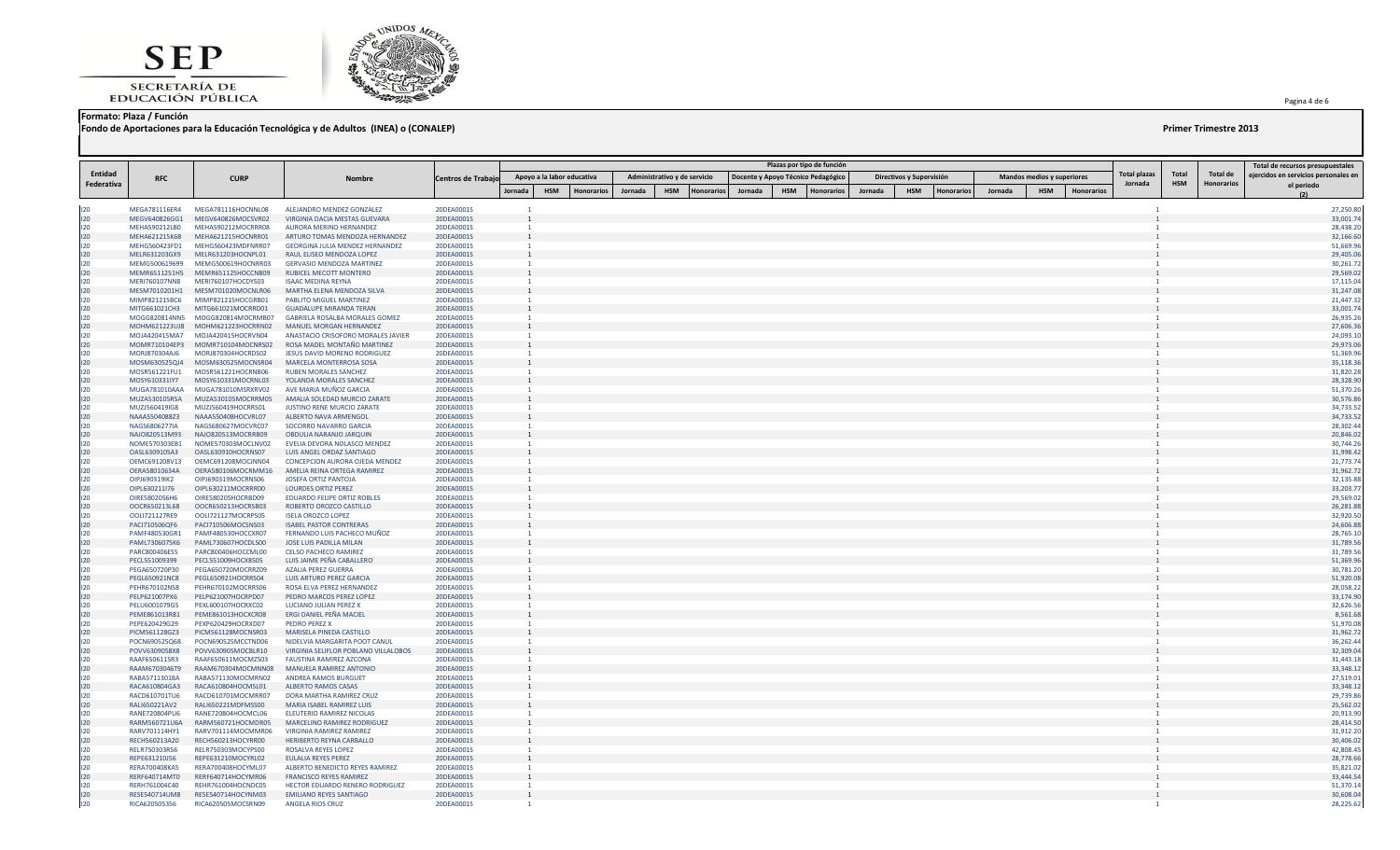SECRETARÍA DE<br>EDUCACIÓN PÚBLICA



### **Formato: Plaza / Función**

**Fondo de Aportaciones para la Educación Tecnológica y de Adultos (INEA) o (CONALEP) Primer Trimestre 2013**

| Entidad    |                                |                                          |                                                                     |                          |                |                                 |         |                                 |         | Plazas por tipo de función         |                   |         |                                 |         |                                   |                   | Total plazas | Total      | <b>Total de</b> | Total de recursos presupuestales<br>ejercidos en servicios personales en |
|------------|--------------------------------|------------------------------------------|---------------------------------------------------------------------|--------------------------|----------------|---------------------------------|---------|---------------------------------|---------|------------------------------------|-------------------|---------|---------------------------------|---------|-----------------------------------|-------------------|--------------|------------|-----------------|--------------------------------------------------------------------------|
| Federativa | <b>RFC</b>                     | <b>CURP</b>                              | Nombre                                                              | Centros de Trabajo       |                | Apoyo a la labor educativa      |         | Administrativo y de servicio    |         | Docente y Apoyo Técnico Pedagógico |                   |         | Directivos y Supervisión        |         | <b>Mandos medios y superiores</b> |                   | Jornada      | <b>HSM</b> | Honorarios      | el periodo                                                               |
|            |                                |                                          |                                                                     |                          | Jornada        | <b>HSM</b><br><b>Honorarios</b> | Jornada | <b>HSM</b><br><b>Honorarios</b> | Jornada | <b>HSM</b>                         | <b>Honorarios</b> | Jornada | <b>HSM</b><br><b>Honorarios</b> | Jornada | <b>HSM</b>                        | <b>Honorarios</b> |              |            |                 |                                                                          |
|            |                                |                                          |                                                                     |                          |                |                                 |         |                                 |         |                                    |                   |         |                                 |         |                                   |                   |              |            |                 |                                                                          |
| 120<br>120 | RICF691004R13<br>RIPM6406108C2 | RICF691004MOCSRR00<br>RIPM640610HOCSLR06 | <b>FRANCISCA RIOS CRUZ</b><br>MARGARITO RIOS PALACIOS               | 20DEA0001S<br>20DEA0001S |                |                                 |         |                                 |         |                                    |                   |         |                                 |         |                                   |                   |              |            |                 | 23,500.39<br>36,766.02                                                   |
| 120        | ROAI6903177G4                  | ROAI690317MOCDRR00                       | IRLANDA GERTRUDIS RODRIGUEZ ARAGON                                  | 20DEA0001S               |                |                                 |         |                                 |         |                                    |                   |         |                                 |         |                                   |                   |              |            |                 | 26,108.18                                                                |
| 120        | ROCS5611184Q3                  | ROCS561118MOCDRR07                       | SERAFINA RODRIGUEZ CRUZ                                             | 20DEA0001S               |                |                                 |         |                                 |         |                                    |                   |         |                                 |         |                                   |                   |              |            |                 | 29,572.34                                                                |
| 120        | ROEL640123E63                  | ROXE640123MOCJXL06                       | <b>ELIZABET ROJAS X</b>                                             | 20DEA0001S               |                |                                 |         |                                 |         |                                    |                   |         |                                 |         |                                   |                   |              |            |                 | 31,443.18                                                                |
| 120        | ROHM7109022HA                  | ROHM710902MOCSRR07                       | MIRNA GABRIELA ROSAS HERRERA                                        | 20DEA0001S               |                |                                 |         |                                 |         |                                    |                   |         |                                 |         |                                   |                   |              |            |                 | 28,928.30                                                                |
| 120        | RORR761204L96                  | RORR761204HOCDZG07                       | ROGELIO RODRIGUEZ RUIZ                                              | 20DEA0001S               | $\overline{1}$ |                                 |         |                                 |         |                                    |                   |         |                                 |         |                                   |                   |              |            |                 | 197,244.90                                                               |
| 120        | ROVA720415948                  | ROVA720415MOCSLN05                       | ANA LILIA ROSALES VELASCO                                           | 20DEA0001S               |                |                                 |         |                                 |         |                                    |                   |         |                                 |         |                                   |                   |              |            |                 | 28,293.28                                                                |
| 120<br>120 | ROVH580406P33<br>ROVL500215P51 | ROVH580406HOCSSM02<br>ROVL500215HOCDLM09 | HUMBERTO JULIAN ROSETTE VASQUEZ<br>LAMBERTO RODRIGUEZ VILLASEÑOR    | 20DEA0001S<br>20DEA0001S |                |                                 |         |                                 |         |                                    |                   |         |                                 |         |                                   |                   |              |            |                 | 28,443.36<br>32,655.42                                                   |
| 120        | RUCA661218PC4                  | RUCA661218HOCZRD05                       | ADOLFO RUIZ CORTES                                                  | 20DEA0001S               |                |                                 |         |                                 |         |                                    |                   |         |                                 |         |                                   |                   |              |            |                 | 30,781.20                                                                |
| 120        | RUGB6101106R8                  | RUGB610110HOCZRN06                       | <b>BENITO RUIZ GUERRA</b>                                           | 20DEA0001S               |                |                                 |         |                                 |         |                                    |                   |         |                                 |         |                                   |                   |              |            |                 | 27,850.80                                                                |
| 120        | RUVR60030144A                  | RUVR600301MOCZLS07                       | ROSENDA LEONOR RUIZ VELASCO                                         | 20DEA0001S               |                |                                 |         |                                 |         |                                    |                   |         |                                 |         |                                   |                   |              |            |                 | 30,632.66                                                                |
| 120        | SAAM690615DK7                  | SAAM690615HOCNQG02                       | MIGUEL ANGEL SANCHEZ AQUINO                                         | 20DEA0001S               |                |                                 |         |                                 |         |                                    |                   |         |                                 |         |                                   |                   |              |            |                 | 30,983.23                                                                |
| 120        | SACG6309299K0                  | SACG630929HVZLRN01                       | GONZALO SALGADO CARBALLO                                            | 20DEA0001S               |                |                                 |         |                                 |         |                                    |                   |         |                                 |         |                                   |                   |              |            |                 | 23,423.08                                                                |
| 120        | SACR540827448                  | SACR540827MOCLSS02                       | ROSALBA SALINAS CASTILLO                                            | 20DEA0001S               |                |                                 |         |                                 |         |                                    |                   |         |                                 |         |                                   |                   |              |            |                 | 27,544.78                                                                |
| 120        | SAFF701120411                  | SAFF701120MOCNNL09                       | FELISA SANTANA FUENTES                                              | 20DEA0001S               |                |                                 |         |                                 |         |                                    |                   |         |                                 |         |                                   |                   |              |            |                 | 31,616.34                                                                |
| 120        | SAGA640123TV4<br>SAGA7006056G4 | SAGA640123MOCLJM08                       | AMELIA SALVADOR GIJON                                               | 20DEA0001S               |                |                                 |         |                                 |         |                                    |                   |         |                                 |         |                                   |                   |              |            |                 | 27,854.02                                                                |
| 120<br>120 | SAGE5903033T5                  | SAGA700605MOCBND04<br>SAGE590303MOCNZN04 | ADELAIDA SABAH GENICO<br>ENRIQUETA LEONOR SANCHEZ GUZMAN            | 20DEA0001S<br>20DEA0001S |                |                                 |         |                                 |         |                                    |                   |         |                                 |         |                                   |                   |              |            |                 | 26,926.24<br>28,781.80                                                   |
| 120        | SAGF581027710                  | SAGF581027HOCNRR04                       | FRUMENCIO SANTIAGO GARCIA                                           | 20DEA0001S               |                |                                 |         |                                 |         |                                    |                   |         |                                 |         |                                   |                   |              |            |                 | 35,118.36                                                                |
| 120        | SAGR651023746                  | SAGR651023HOCNML05                       | RAUL SANTIAGO GOMEZ                                                 | 20DEA0001S               |                |                                 |         |                                 |         |                                    |                   |         |                                 |         |                                   |                   |              |            |                 | 32,770.46                                                                |
| 120        | SAGS791003LW8                  | SAGS791003MOCNLJ04                       | SUJEYLA SANTIAGO GALLEGOS                                           | 20DEA0001S               |                |                                 |         |                                 |         |                                    |                   |         |                                 |         |                                   |                   |              |            |                 | 51,370.26                                                                |
| 120        | SAHJ7012204J7                  | SAHJ701220HOCNRN00                       | JUAN JOSE SANTIAGO HERNANDEZ                                        | 20DEA0001S               |                |                                 |         |                                 |         |                                    |                   |         |                                 |         |                                   |                   |              |            |                 | 32,742.00                                                                |
| 120        | SAJA680204QI9                  | SAJA680204HOCNRN09                       | ANDRES SANCHEZ JARQUIN                                              | 20DEA0001S               |                |                                 |         |                                 |         |                                    |                   |         |                                 |         |                                   |                   |              |            |                 | 32,135.88                                                                |
| 120        | SALU7003208L4                  | SAXL700320MOCNXZ06                       | LUZ MARIA DOLORES SANCHEZ X                                         | 20DEA0001S               |                |                                 |         |                                 |         |                                    |                   |         |                                 |         |                                   |                   |              |            |                 | 28,302.44                                                                |
| 120        | SAMJ6612273N1                  | SAMJ661227HOCNJN09                       | JUAN PASCUAL SANTIAGO MEJIA                                         | 20DEA0001S               |                |                                 |         |                                 |         |                                    |                   |         |                                 |         |                                   |                   |              |            |                 | 32,482.26                                                                |
| 120        | SAMM6312263CA                  | SAMM631226MOCNRR01                       | MARINA MA. DE LA LUZ SANTIAGO MARTINEZ                              | 20DEA0001S               |                |                                 |         |                                 |         |                                    |                   |         |                                 |         |                                   |                   |              |            |                 | 31,911.72                                                                |
| 120<br>120 | SAMR730519K81<br>SAOC681124JL7 | SAMR730519HOCNNB00<br>SAOC681124HOCNRR07 | RUBEN MARCIAL SANCHEZ MENDOZA<br>CRISOFORO ALEJANDRO SANTIAGO ORTIZ | 20DEA0001S<br>20DEA0001S |                |                                 |         |                                 |         |                                    |                   |         |                                 |         |                                   |                   |              |            |                 | 33,097.44<br>33,224.90                                                   |
| 120        | SAPL391210D19                  | SAPL391210MOCNLR08                       | LORETO GRACIELA SANTIAGO PALMA                                      | 20DEA0001S               |                |                                 |         |                                 |         |                                    |                   |         |                                 |         |                                   |                   |              |            |                 | 27,577.50                                                                |
| 120        | SAPR650531A23                  | SAPR650531MOCNRY04                       | REYNA VIRGEN SANTIAGO PEREZ                                         | 20DEA0001S               |                |                                 |         |                                 |         |                                    |                   |         |                                 |         |                                   |                   |              |            |                 | 32,655.36                                                                |
| 120        | SARA7108245N0                  | SARA710824MDFNMR01                       | AUREA AIDA SANCHEZ RAMIREZ                                          | 20DEA0001S               |                |                                 |         |                                 |         |                                    |                   |         |                                 |         |                                   |                   |              |            |                 | 26,625.13                                                                |
| 120        | SARG681003E78                  | SARG681003MOCNSS02                       | <b>GISELA SANDOVAL ROSALES</b>                                      | 20DEA0001S               |                |                                 |         |                                 |         |                                    |                   |         |                                 |         |                                   |                   |              |            |                 | 30,781.20                                                                |
| 120        | SARH771127QB6                  | SARH771127MOCLDR06                       | HORTENSIA SALVADOR RODRIGUEZ                                        | 20DEA0001S               |                |                                 |         |                                 |         |                                    |                   |         |                                 |         |                                   |                   |              |            |                 | 24,634.30                                                                |
| 120        | SARM6803143D4                  | SARM680314MOCVVT02                       | MATILDE MARGARITA SAAVEDRA REVILLA                                  | 20DEA0001S               |                |                                 |         |                                 |         |                                    |                   |         |                                 |         |                                   |                   |              |            |                 | 33,001.74                                                                |
| 120        | SASF600530QK2                  | SASF600530HOCNNR06                       | FERNANDO SANCHEZ SANCHEZ                                            | 20DEA0001S               |                |                                 |         |                                 |         |                                    |                   |         |                                 |         |                                   |                   |              |            |                 | 27,850.80                                                                |
| 120        | SASJ720505R53                  | SASJ720505HDFNNN02                       | JUAN GABRIEL SAN JUAN SAN JUAN                                      | 20DEA0001S               |                |                                 |         |                                 |         |                                    |                   |         |                                 |         |                                   |                   |              |            |                 | 33,001.74                                                                |
| 120<br>120 | SATR6912146Q8<br>SAVR730830US0 | SATR691214MOCNRS00<br>SAVR730830MOCNLS02 | ROSA MARIA SANCHEZ TORIS<br>ROSA SANCHEZ VALDIVIESO                 | 20DEA0001S<br>20DEA0001S |                |                                 |         |                                 |         |                                    |                   |         |                                 |         |                                   |                   |              |            |                 | 32,142.72<br>21,619.12                                                   |
| 120        | SAZL681127268                  | SAZL681127HOCNRS06                       | LUIS VIRGILIO SANTOS ZARATE                                         | 20DEA0001S               |                |                                 |         |                                 |         |                                    |                   |         |                                 |         |                                   |                   |              |            |                 | 31,962.72                                                                |
| 120        | SICG6111051N5                  | SICG611105HOCLRR01                       | <b>GERARDO SILVA CERVANTES</b>                                      | 20DEA0001S               | $\overline{1}$ |                                 |         |                                 |         |                                    |                   |         |                                 |         |                                   |                   |              |            |                 | 32,277.18                                                                |
| 120        | SICR6305233M0                  | SICR630523MDFRRC00                       | MARIA DEL ROCIO SIERRA CORTES                                       | 20DEA0001S               |                |                                 |         |                                 |         |                                    |                   |         |                                 |         |                                   |                   |              |            |                 | 26,858.52                                                                |
| 120        | SIGJ551007DQ5                  | SIGJ551007MOCLRL08                       | <b>JULIA SILVA GARCIA</b>                                           | 20DEA0001S               | $\overline{1}$ |                                 |         |                                 |         |                                    |                   |         |                                 |         |                                   |                   |              |            |                 | 31,911.72                                                                |
| 120        | SILO640518QW1                  | SILO640518MOCLPL03                       | OLIVA REMEDIOS SILVA LOPEZ                                          | 20DEA0001S               |                |                                 |         |                                 |         |                                    |                   |         |                                 |         |                                   |                   |              |            |                 | 28,143.68                                                                |
| 120        | SIRG5212064RA                  | SIRG521206MOCLZL05                       | <b>GLORIA LOURDES SILVA RUIZ</b>                                    | 20DEA0001S               |                |                                 |         |                                 |         |                                    |                   |         |                                 |         |                                   |                   |              |            |                 | 33,348.12                                                                |
| 120        | SISI7611031L3                  | SISI761103HOCLNS05                       | <b>ISRAEL SILVA SANTOS</b>                                          | 20DEA0001S               |                |                                 |         |                                 |         |                                    |                   |         |                                 |         |                                   |                   |              |            |                 | 24,263.28                                                                |
| 120<br>120 | SITP761102188<br>SIVR6201201UA | SITP761102HSRCRB03<br>SIVR620120HOCLNL06 | PABLO FRANCISCO JAVI SCHMIDT TORRES<br>RAUL SILVA VENTURA           | 20DEA0001S<br>20DEA0001S | $\overline{1}$ |                                 |         |                                 |         |                                    |                   |         |                                 |         |                                   |                   |              |            |                 | 42,808.00<br>33,386.04                                                   |
| 120        | SOAM600301855                  | SOAM600301HOCLRG09                       | MIGUEL ANGEL SOLANA ARANDA                                          | 20DEA0001S               |                |                                 |         |                                 |         |                                    |                   |         |                                 |         |                                   |                   |              |            |                 | 30,088.50                                                                |
| 120        | SOFP841030BTA                  | SOFP841030MOCSBL02                       | MARIA DEL PILAR SOSA FABIAN                                         | 20DEA0001S               |                |                                 |         |                                 |         |                                    |                   |         |                                 |         |                                   |                   |              |            |                 | 20,913.90                                                                |
| 120        | SOLG690528TF0                  | SOLG690528HOCSPR03                       | <b>GERMAN SOSA LOPEZ</b>                                            | 20DEA0001S               |                |                                 |         |                                 |         |                                    |                   |         |                                 |         |                                   |                   |              |            |                 | 32,866.56                                                                |
| 120        | SUHR561001V2A                  | SUHR561001MOCRRS08                       | ROSARIO TERESA SUAREZ HERNANDEZ                                     | 20DEA0001S               |                |                                 |         |                                 |         |                                    |                   |         |                                 |         |                                   |                   |              |            |                 | 30,117.36                                                                |
| 120        | TOPJ741111UZ4                  | TOPJ741111HOCRRS00                       | <b>JESUS MARTIN TORRES PEREZ</b>                                    | 20DEA0001S               |                |                                 |         |                                 |         |                                    |                   |         |                                 |         |                                   |                   |              |            |                 | 32,309.04                                                                |
| 120        | TOTR7010057D4                  | TOTR701005HOCLRL07                       | <b>RAUL TOLEDO TORRES</b>                                           | 20DEA0001S               |                |                                 |         |                                 |         |                                    |                   |         |                                 |         |                                   |                   |              |            |                 | 31,789.56                                                                |
| 120        | UIMA6301173R1                  | UIMA630117HOCRRN03                       | ANTONIO URBIETA MORENO                                              | 20DEA0001S               |                |                                 |         |                                 |         |                                    |                   |         |                                 |         |                                   |                   |              |            |                 | 31,789.56                                                                |
| 120<br>120 | VALR63081448A                  | VALR630814HOCRRL03                       | RAUL VARELA LARA                                                    | 20DEA0001S               |                |                                 |         |                                 |         |                                    |                   |         |                                 |         |                                   |                   |              |            |                 | 32,482.26                                                                |
| 120        | VAME761014CK0<br>VAMR660527UA1 | VAME761014HOCSRD09<br>VAMR660527HOCSRN03 | EDUARDO VASQUEZ MORGAN<br>RANULFO VASQUEZ MARTINEZ                  | 20DEA0001S<br>20DEA0001S |                |                                 |         |                                 |         |                                    |                   |         |                                 |         |                                   |                   |              |            |                 | 29,597.88<br>29,222.64                                                   |
| 120        | VAPB490822EU0                  | VAPB490822HOCRRR05                       | <b>BERNARDO VARGAS PEREZ</b>                                        | 20DEA0001S               |                |                                 |         |                                 |         |                                    |                   |         |                                 |         |                                   |                   |              |            |                 | 31,029.00                                                                |
| 120        | VAPF700302642                  | VAPF700302MOCLRL01                       | FLOR INES VALENCIA PEREZ                                            | 20DEA0001S               |                |                                 |         |                                 |         |                                    |                   |         |                                 |         |                                   |                   |              |            |                 | 27,130.94                                                                |
| 120        | VASG600313UP5                  | VASG600313HOCRNL08                       | <b>GUILLERMO VARGAS SANTOS</b>                                      | 20DEA0001S               |                |                                 |         |                                 |         |                                    |                   |         |                                 |         |                                   |                   |              |            |                 | 27,390.16                                                                |
| 120        | VAVA610702EH1                  | VAVA610702HOCSCR00                       | ARTURO VASQUEZ VICENTE                                              | 20DEA0001S               |                |                                 |         |                                 |         |                                    |                   |         |                                 |         |                                   |                   |              |            |                 | 31,021.20                                                                |
| 120        | <b>VEAA620804FA8</b>           | VEAA620804HOCNCN07                       | ANGEL ARISTARCO VENDRELL ACEVEDO                                    | 20DEA0001S               |                |                                 |         |                                 |         |                                    |                   |         |                                 |         |                                   |                   |              |            |                 | 33,088.32                                                                |
| 120        | VEAE611115DZ0                  | VEAE611115HDFRLD01                       | EDUARDO VERDUZCO ALCALA                                             | 20DEA0001S               |                |                                 |         |                                 |         |                                    |                   |         |                                 |         |                                   |                   |              |            |                 | 27,721.80                                                                |
| 120<br>120 | VEVA711201R31                  | VEVA711201HOCLSB03                       | ABEL VELASCO VASQUEZ                                                | 20DEA0001S               |                |                                 |         |                                 |         |                                    |                   |         |                                 |         |                                   |                   |              |            |                 | 32,597.70                                                                |
|            | VIAA570429PC7                  | VIAA570429HOCLRL09                       | ALEJANDRO FIDEL VILLA ARROYO                                        | 20DEA0001S               | 1              |                                 |         |                                 |         |                                    |                   |         |                                 |         |                                   |                   |              |            |                 | 28,936.42                                                                |

Pagina 5 de 6 .